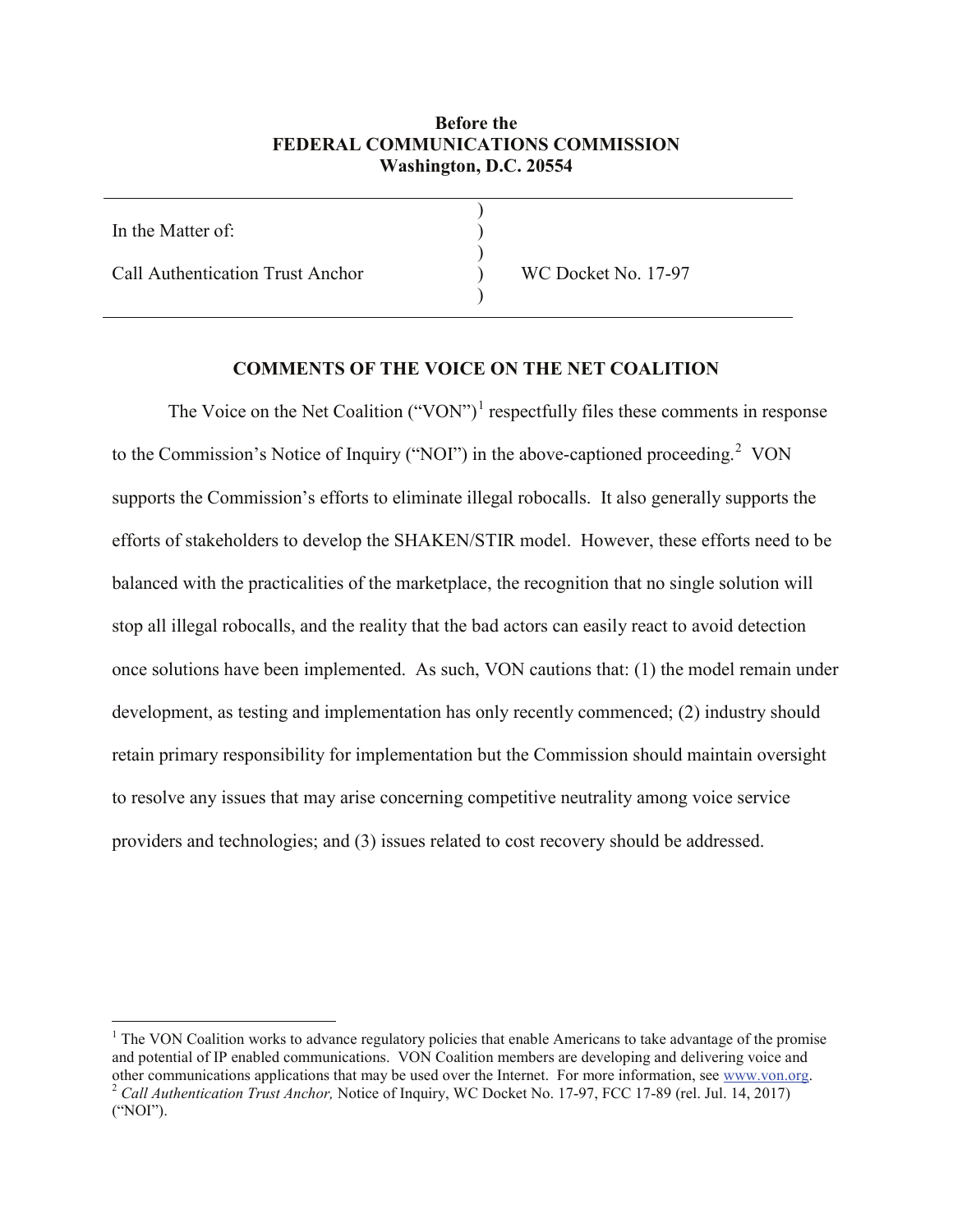# **I. The SHAKEN/STIR model remains under development as implementation commences.**

As an initial matter, VON believes that the SHAKEN/STIR model holds promise, but important work remains as testing and implementation have only just begun. Indeed, there are still outstanding questions about whether either of the frameworks and standards will work equally well with VoIP calls and traditional wireline calls. Not all VoIP callers have telephone numbers, and the calling/originating network does not always own the number. Many legitimate calls are not originated on the public switched telephone network ("PSTN") and, accordingly, do not originate from a telephone number. For example, outbound one-way calling applications permit calls to be made to PSTN telephone numbers but do not allocate telephone numbers to the calling party.

In scenarios where a subscriber owns a number on a remote (other) network, neither SHAKEN nor STIR allows for presenting the remote calling line ID on a home-networkoriginated call (*e.g.*, a SkypeOut customer might have a valid mobile telephone number but SHAKEN/STIR wouldn't allow use of that for caller ID on SkypeOut). It is also not clear how international calls from countries not adopting SHAKEN will be treated on the U.S. network, nor is it clear whether the customers of voice providers not participating in SHAKEN will be able to complete outgoing calls. Industry is working, and will continue to work, on these and other issues concurrent with the testing and implementation of the SHAKEN/STIR framework.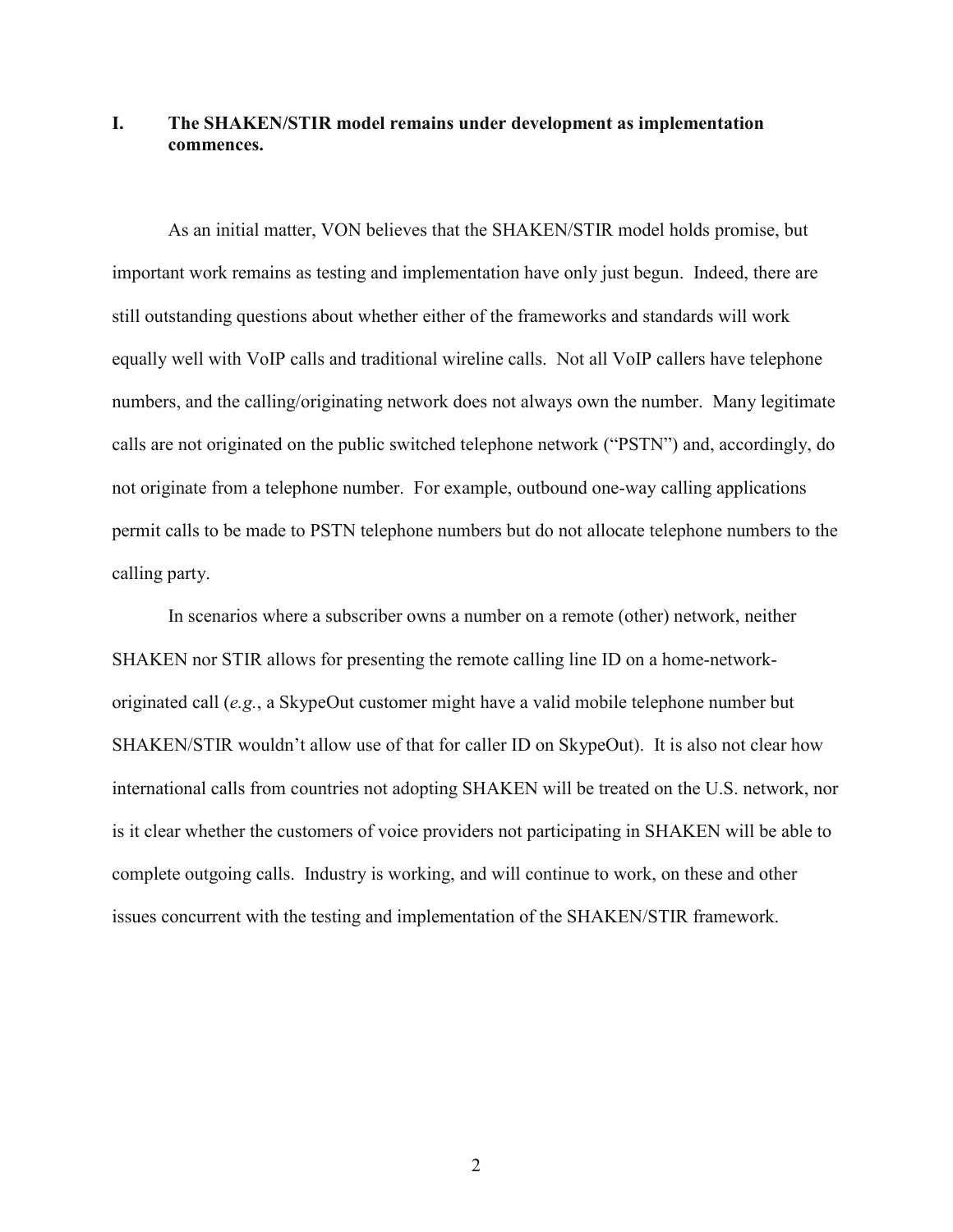**II. Industry should retain primary responsibility for SHAKEN/STIR implementation with Commission oversight available as needed.**

The Commission seeks comment on what entities could best serve as the governance authority over the SHAKEN/STIR model, including the potential role of the Commission.<sup>[3](#page-2-0)</sup> VON believes that industry is in the best position to implement and govern SHAKEN/STIR. However, the Commission should retain regulatory oversight to resolve any issues that may arise concerning competitive neutrality among voice service providers and technologies (e.g., changes in authentication procedures that may disadvantage over-the-top providers).

#### **III. SHAKEN/STIR implementation cost recovery issues should be addressed.**

The NOI seeks comment on how stakeholders might bear the costs of a call authentication system.<sup>[4](#page-2-1)</sup> As industry moves forward with testing and implementation of SHAKEN/STIR, including by working to address limitations of the SHAKEN/STIR framework, VON believes that discussion of a cost recovery mechanism should not be overlooked. As beneficial as call authentication could be to preventing illegal robocalls, it is not a silver bullet, and is only one part of the fight. Indeed, the effort must also include the Federal Trade Commission, international regulators, further technological solutions, consumer education, and coordination between law enforcement in the U.S. and abroad. Stakeholders must also acknowledge that robocallers will adapt, and that an inflexible system could lead to a situation where stakeholder payments are being made to fund a system that has been circumvented or is soon obsolete. Accordingly, the question of cost recovery also should be addressed in parallel with implementation of the SHAKEN/STIR model.

<span id="page-2-0"></span> $\frac{3}{4}$  NOI ¶ 18-27.<br> $\frac{4}{4}$  NOI ¶ 47.

<span id="page-2-1"></span>